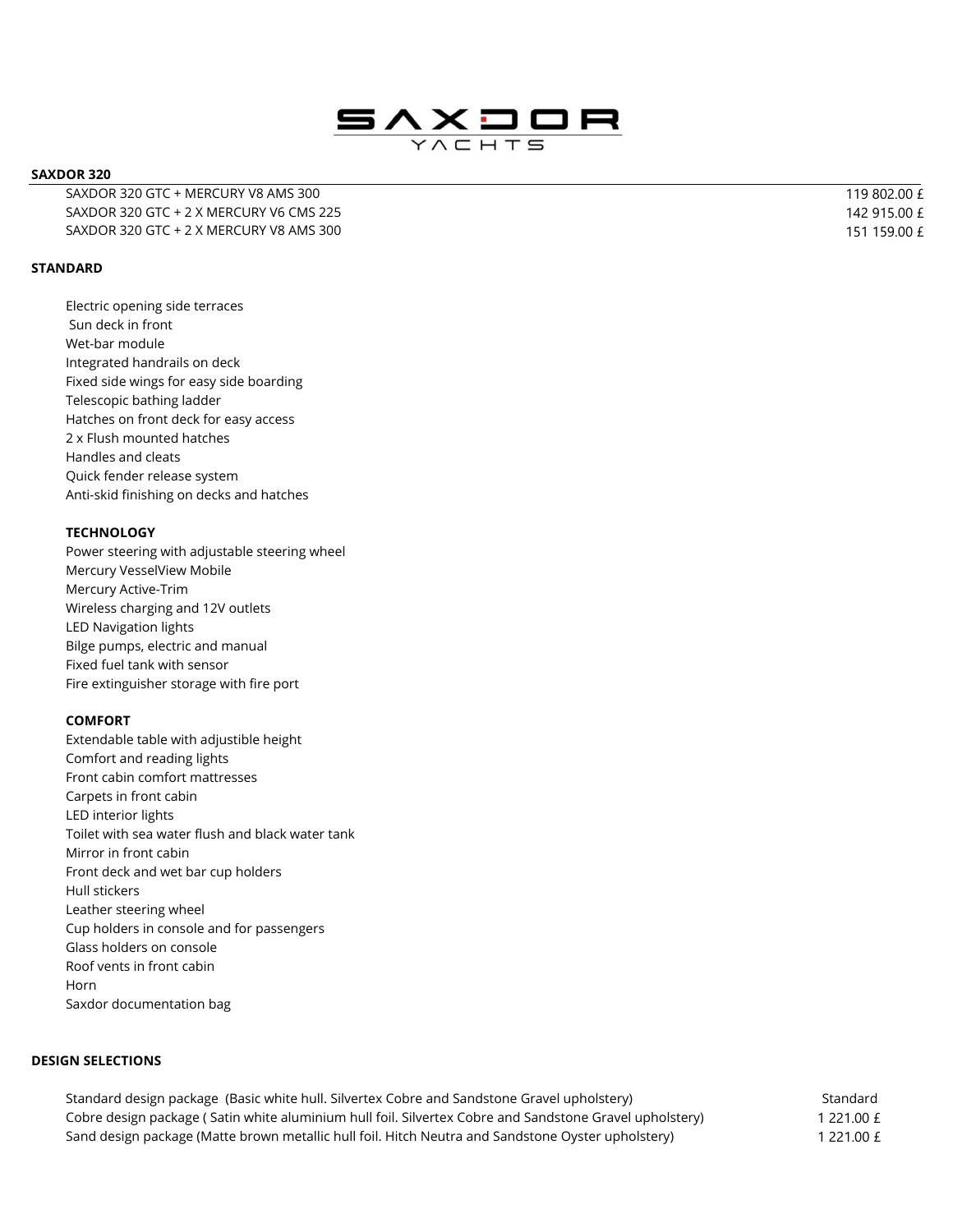| Red line design package (Glacier gray hull foil. Silvertex Aluminium and Grenadine upholstery)           | 1 221.00 £ |
|----------------------------------------------------------------------------------------------------------|------------|
| Blue line design package (Matte slate blue metallic hull foil. Silvertex Aluminium and Delft upholstery) | 1 221.00 £ |

#### **OPTION PACKAGES (please contact idealboat.com for pricing)**

#### **TWIN ENGINE TECHNOLOGY PACKAGE FOR V8 ENGINES**

Joystick control (Mercury JPO) Bow thruster with dedicated battery

## **INFORMATION DISPLAY AND ENTERTAINMENT PACKAGE**

Simrad InformationDisplay with 2 x 12 inch displays with a glass helm Audio package with a Fusion radio and 4 speakers Mercury VesselView integration Simrad Echosounder

## **ADVANCED NAVIGATION PACKAGE (REQUIRES NAVIGATION AND ENTERTAINMENT PACKAGE)**

Simrad HALO20+ radar Simrad Autopilot Simrad RS 100 VHF Simrad sending and receiving AIS

#### **TOILET AND FRESH WATER PACKAGE**

Fresh water system Electric toilet Gray and black water tanks Macerator

#### **CLIMATE AND POWER PACKAGE**

Air conditioning with heating (Webasto 8000 BTU) Shore Power Generator Replacement System (including Mastervolt 360Ah Lithium battery) Inverter and 230V/110V power outlets

#### **SAXDOR LIFESTYLE PACKAGE**

Mooring equipment Mattree topper for front cabin and ergonomic mattress base Saxdor life jackets (6 pcs) Saxdor key floater Saxdor bag

# **INDIVIDUAL OPTIONS**

#### **TECHNOLOGY**

Joystick Control (Mercury JPO) Mercury VesselView 502 Mercury 1st Mate with anti-theft Trim tabs Bow thruster with dedicated battery Catapult bow windlass with lead and regular rope and remote control Shore Power (US 110V with 40 Ah charger) Shore Power (EU 230 V with 40 Ah charger) Electric stove (available only with shore power or climate package option) - 230V Electric stove (available only with shore power or climate package option) - 110V Diesel stove (available only with heater option) Heater for front and main cabin (Webasto AT4000) Additional 360Ah battery for the Generator Replacement System